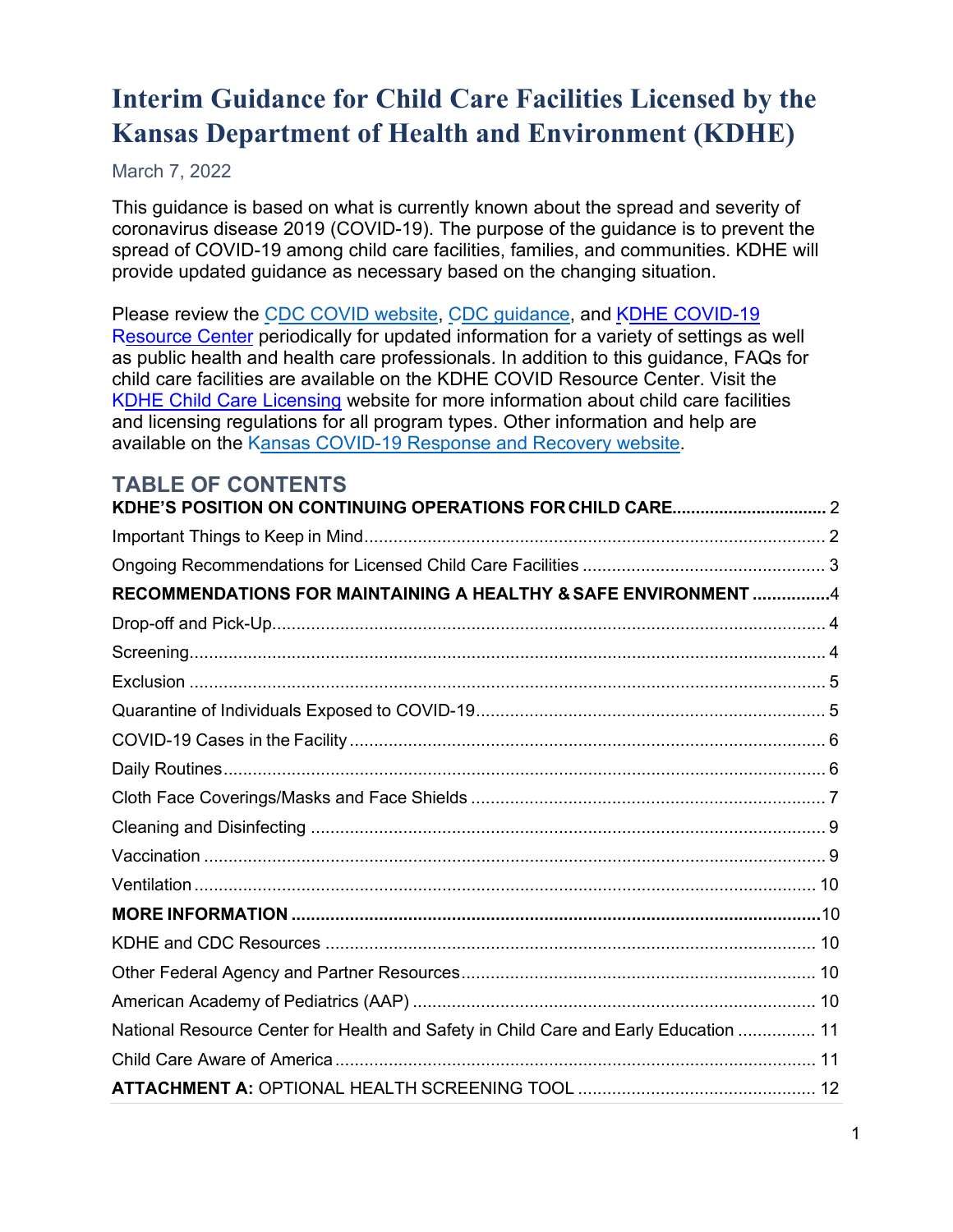# <span id="page-1-0"></span>**KDHE'S POSITION ON CONTINUING OPERATIONS FOR CHILD CARE**

At this time, KDHE supports continuity of operations for child care. Child care facilities (family child care and center-based care) that are willing and able to continue to operate are providing an essential service for working parents and are a crucial economic support to communities. Licensed child care, with its emphasis on healthy and safe daily routines, provides a stabilizing and often familiar setting for children while parents are away at work. Although child care has been identified as an essential support for families and communities, licensees may independently decide to temporarily close based on their own unique situation.

KDHE has not placed any restrictions or limitations on operations, so facilities may continue to operate within the terms of current licenses. However, it is important to note that the Kansas public health system supports state and local shared responsibility and decision making in response to a public health emergency. Local health officers have the statutory authority (K.S.A. 65-119, K.S.A. 65-129b, K.S.A. 65-202) to make decisions independently from the KDHE/state public health officer. Additionally, local officials have the authority to issue community stay-at-home orders and/or to place additional requirements on individuals and employers/businesses as necessary to ensure health, safety, and to prevent the spread of COVID-19 (e.g., mask mandates). Local officials also have the authority to issue isolation and quarantine orders.

KDHE encourages providers to remain in close communication with their local public health department as situations are changing frequently. Local health officials are able to provide community level guidance and recommendations that support the efforts of child care providers to maintain healthy and safe environments.

#### <span id="page-1-1"></span>Important Things to Keep in Mind

- Licensed child care facilities are required to continue to operate within the terms of their licenses and to comply with all licensing laws andregulations.
- KDHE Child Care Licensing will not issue blanket exceptions to increasecapacity or eliminate other health and safety requirements as part of the COVID-19 response. This includes issuing temporary licenses for an existing facility to operate in an alternate location.
- If a facility's license is issued for a location that is closed (e.g., school, church, community center), the licensee cannot legally operate at an alternate location because the authorization to care for children only applies to location/address printed on the license.
- In the absence of more restrictive guidance from either state or local health officials, new enrollment is permitted in accordance to the terms of the current license (ages of children, group sizes, total capacity, etc.). When enrolling new children, it is critical that health screening happens prior to entry and ongoing for all new and existing children. NOTE: Screening and monitoring for signs and symptoms of illness have always been a part of maintaining a healthy and safe environment. Screening should happen prior to entry and on an ongoing basis for all children and staff. Strong exclusion policies and increased sanitation is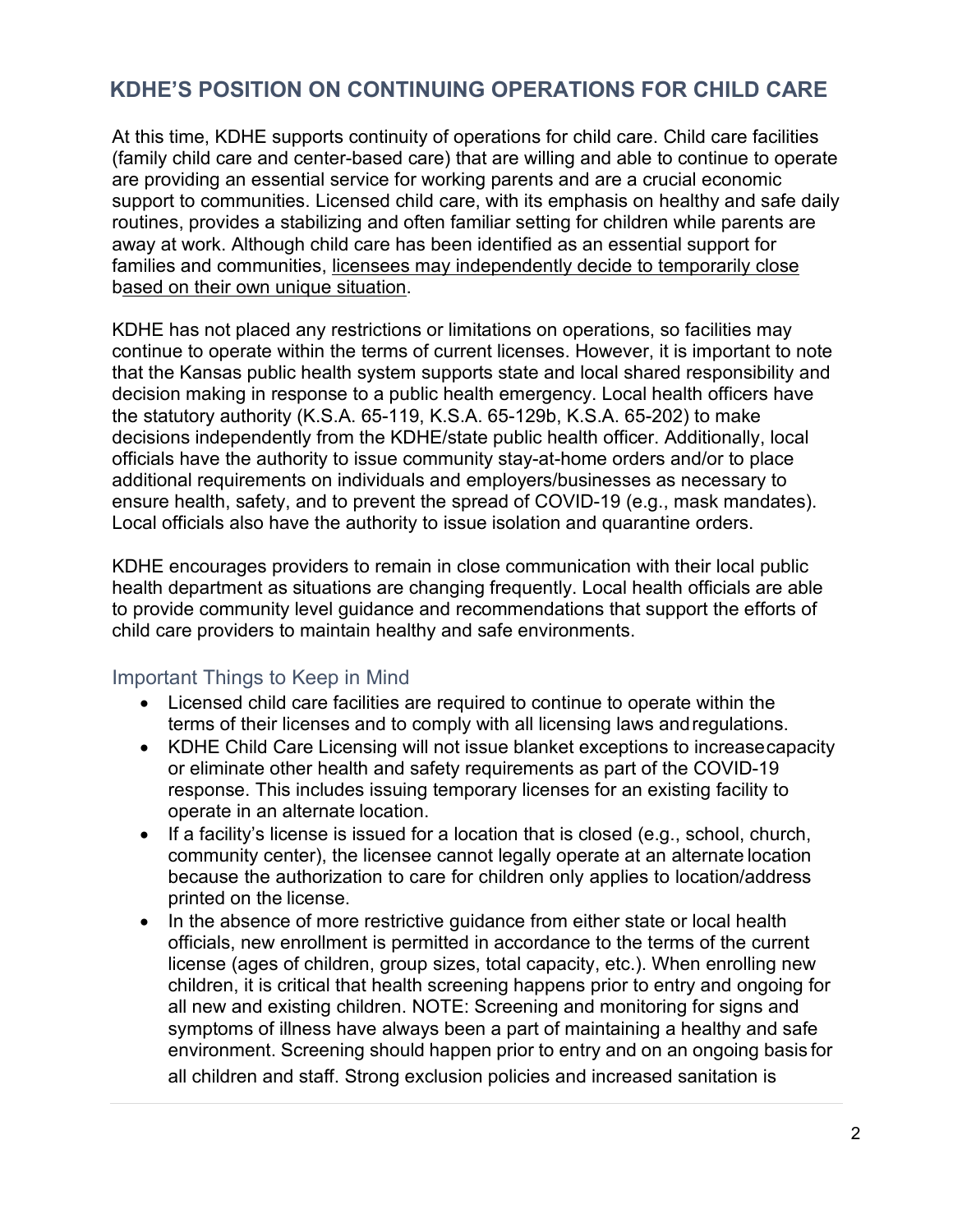essential. These provisions are in place in order to prevent the spread of infectious disease.

- If your facility has multiple classrooms/units, consider creating a separate classrooms/unit just for the children of health care workers and first responders. This is not required. No additional screening or exclusion policies apply tohealth care workers' children or to children living in counties with confirmedcases.
- Let your local resource and referral agency know when you have vacancies and are able to care for children of health care workers and firstresponders.
- Specific licensing questions should be referred to your local licensing surveyor. For more information about local licensing contacts, visit our website at http:/[/www.kdheks.gov/kidsnet](http://www.kdheks.gov/kidsnet) and click on *Local County Contacts (Local County Contacts PDF)*

<span id="page-2-0"></span>Ongoing Recommendations for Licensed Child Care Facilities

- Stay informed and know where to go for the most current information. Sources of accurate information include the CDC, KDHE, and your local healthdepartment.
- Maintain children's files including health assessments and current contact information.
- Update an emergency contact lists for families, staff, and key resources and ensure the lists are accessible in key locations in yourfacility.
- Continue to monitor children and staff absences.
	- o Understand the usual absenteeism patterns for yourfacility.
	- o Alert your local health department about large increases inabsenteeism due to respiratory illnesses.
- Plan ahead to ensure adequate supplies to support hand hygiene behaviors and routine cleaning of objects and surfaces. If you have difficulty obtaining these supplies, contact your local licensing surveyor and/or your localresource and referral agency.
- Communicate regular updates about COVID-19 with staff and families of children in care, including updates to policies/procedures.
- Intentionally and persistently combat stigma. Misinformation about COVID-19 can create fear and hostility that hurt people and make it difficult to keep everyone healthy. Take advantage of factual information to prevent, interrupt, and respond to stigma. More information is available here: https:/[/www.cdc.gov/coronavirus/2019-ncov/daily-life-coping/reducing-](http://www.cdc.gov/coronavirus/2019-ncov/daily-life-coping/reducing-) s tigma.html. Dispel rumors and stop the spread of misinformation using FEMA's resources here: https:/[/www.fema.gov/disaster/coronavirus/rumor](http://www.fema.gov/disaster/coronavirus/rumor-)control.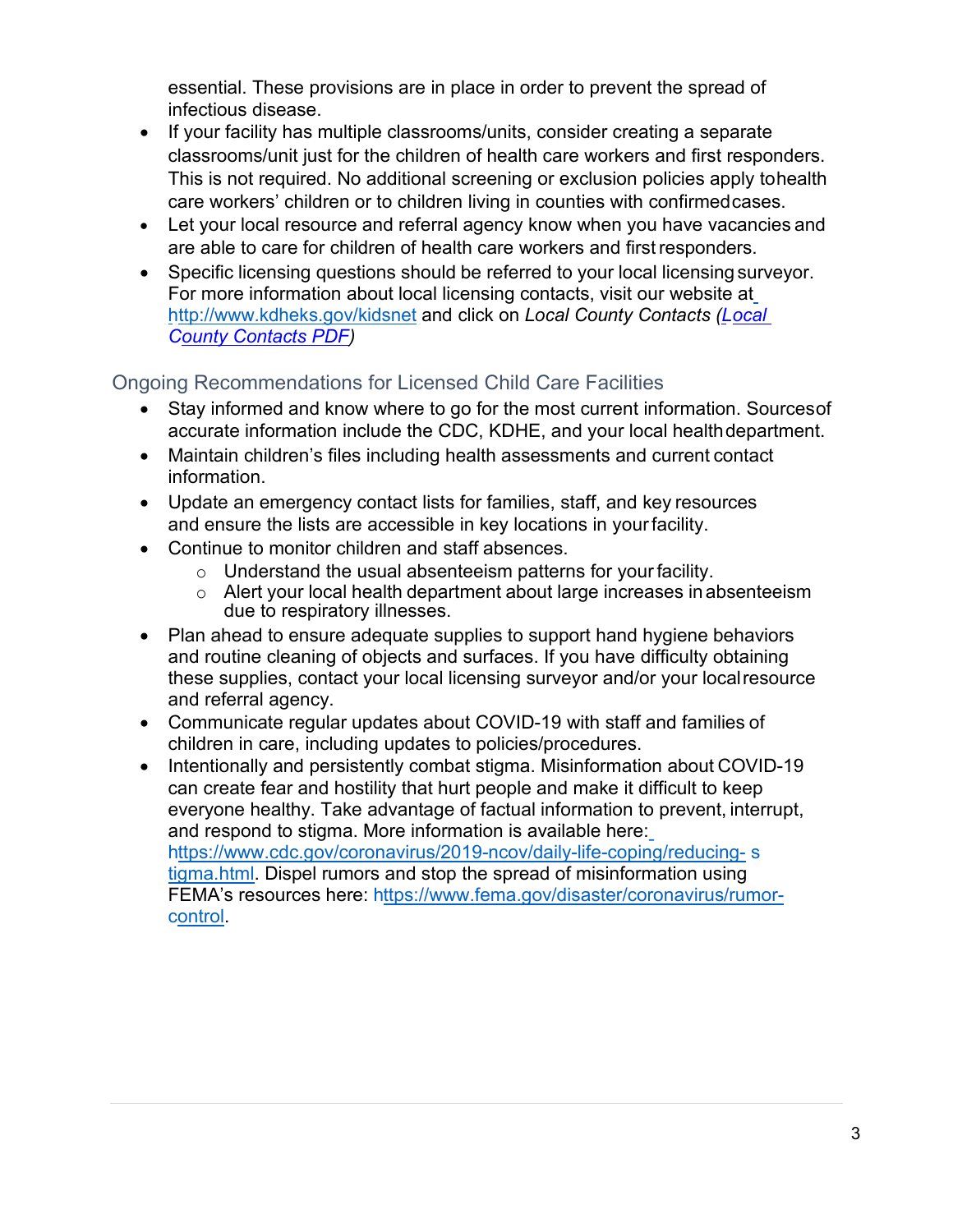# **PREVENTION STRATEGIES FOR MAINTAINING A HEALTHY & SAFE ENVIRONMENT**

Please review the CDC's Guidance for Operating Child Care Programs. The information found there and included below are not requirements from KDHE, rather strong recommendations for increasing health and safety.

#### <span id="page-3-0"></span>Drop-off and Pick-Up

- Post signs outside the entrance restricting entry to anyone with symptomsof illness.
- Limit outside visitors. NOTE: This does not include the local licensingsurveyor or necessary maintenance/repair worker. For those individuals, keep a log including date/time, name, and contact information (phone or email).
- While limiting the number of individuals entering the facility is important for reducing the risk of spreading COVID-19, consideration should be given to policies and practices that continue to support breastfeeding mothers andtheir infants.
- Set up hand hygiene stations at the entrance so that individuals can cleantheir hands before entering. Keep hand sanitizer out of children's reach and supervise use.
- Pens should not be shared. Ask parents/guardians to use their own pen when signing in or clean/disinfect between each use. If check-in is electronic, provide alcohol wipes and clean screens or keyboardsbetween each use.
- Work with parents/guardians to stagger drop-off and pick-up times to avoid overcrowding of children and parents/guardians in a confined space. If possible, greet parents at the door or outside.
- Limit parents/guardians to one per child during drop-off and pick-up. Ideally, this should be the same individual each day. Consider recommending that parents/guardians who are health care workers identify someone else to do drop-off and pick-up, if possible.
- Parents/guardians who are self-quarantining due to close contact with a COVID-19 individual should not do drop-off or pick-up.

#### <span id="page-3-1"></span>**Screening**

Screen children and staff daily before admittance for signs and symptoms of illness. Ask questions, observe for signs of illness, and check for fever. Additional information is available at the KDHE COVID-19 Resource Center.

- Ask Questions
	- <sup>o</sup> Has there been travel within the last 14 days in a state orcountry identified as a hot spot for COVID-19?
	- o Has there been an exposure to someone diagnosed with COVID-19, either household or non-household contact?
	- $\circ$  Is the individual or anyone in the home showing signs of illness orwho have the following: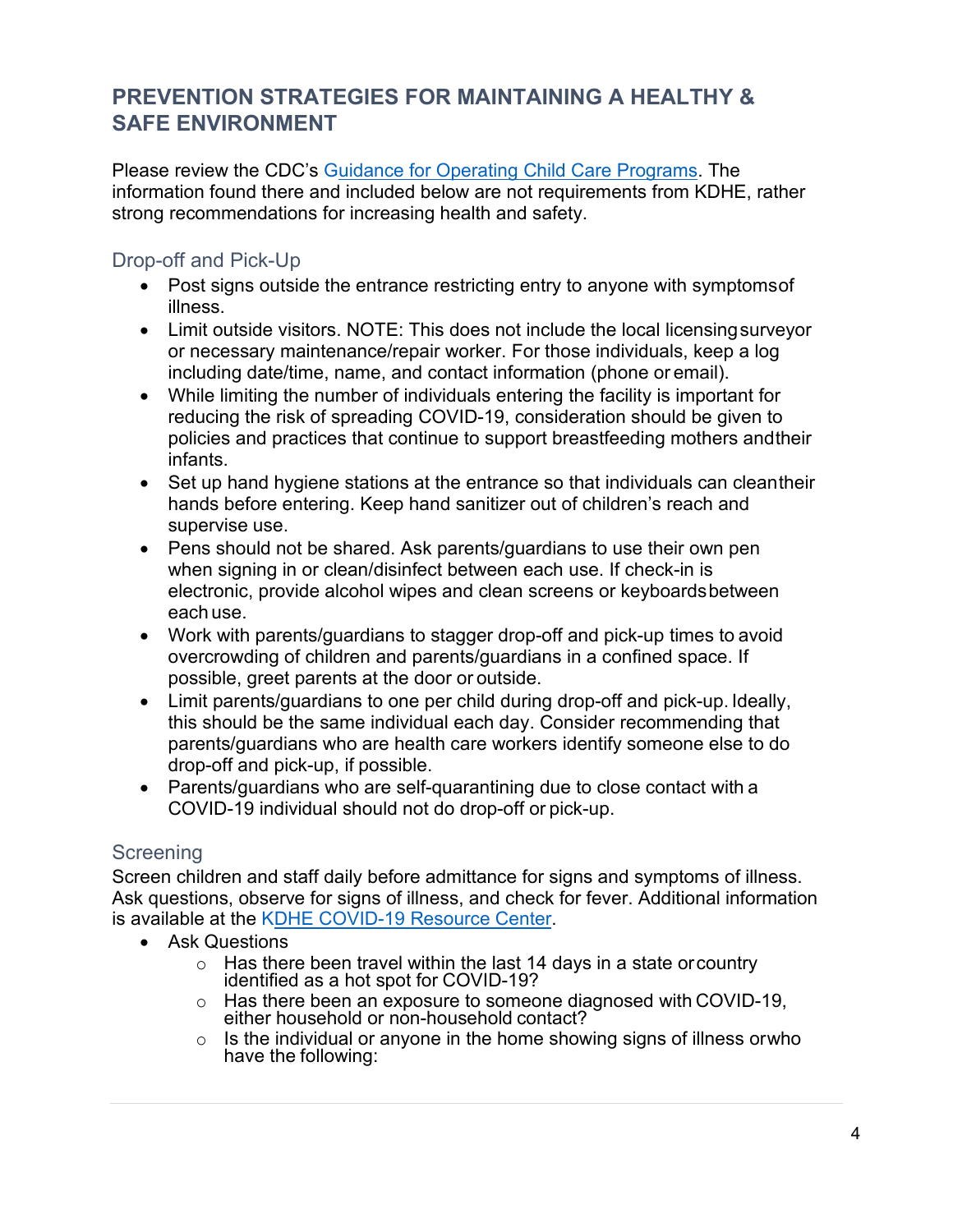- fever greater than 100 degrees (F)
- cough
- shortness of breath/difficulty breathing
- sudden loss of smell or taste
- other signs of illness (headache, sore throat, general aches/pains, fatigue/weakness/extreme exhaustion)
- Observe for signs of illness
	- o New or worsening cough
	- o Shortness of breath/difficulty breathing
	- o Other signs of illness (tiredness/lethargy/weakness/extreme exhaustion, flushed cheeks, rash, runny nose, drainage from eyes)
- When taking temperatures, to the extent that you are able, do thefollowing:
	- o Perform hand hygiene.
	- o Wear personal protective equipment (mask, eye protection, gown/coveralls and a single pair of disposable gloves).
	- $\circ$  Be sure to use a fresh pair of gloves for each individual and that the thermometer is thoroughly cleaned in between each check. If disposable or non-contact thermometers are used and the screener did not have physical contact with an individual, gloves do not need to be changed before each check. In non-contact thermometers are used, they should be cleaned routinely as recommended by the CDC for infection control.

Note: For more information on how to protect child care workers while conducting temperature screening please review the CDC Guidance for Operating Child Care Programs.

#### <span id="page-4-0"></span>**Exclusion**

- Individuals who have a fever or other signs of illness should not beadmitted.
- Exclude individuals with history of COVID-19 exposure and those showing signs of illness.
	- o Children who are sick, with typical childhood illnesses (vomiting,rash, diarrhea, pink eye etc.) should be excluded in accordance with your policies.
	- o Individuals should be fever free for at least 24 hours, without the use of fever-reducing medications (Tylenol<sup>®</sup> or Advil<sup>®</sup>) before returning.
	- $\circ$  Current information about when individuals who have been exposed to COVID-19 or individuals with symptoms consistent with COVID-19 should stay home is available on the KDHE COVID-19 Resource Center and on the CDC COVID website.

#### <span id="page-4-1"></span>Quarantine of Individuals Exposed to COVID-19

CDC and KDHE guidelines recommend that individuals exposed to COVID-19 quarantine to reduce the risk of infection to others – KDHE Guidance for Isolation & Quarantine.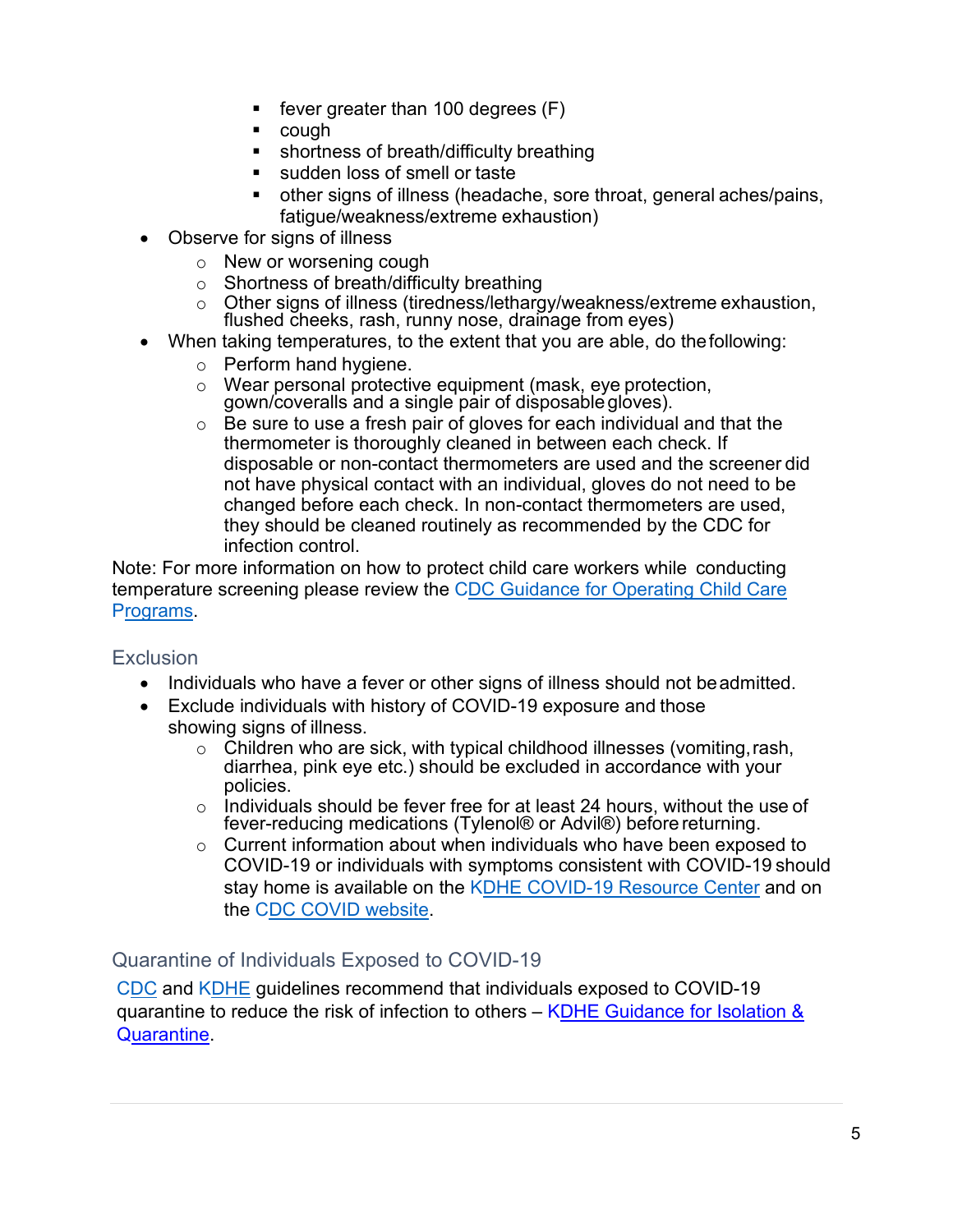- CDC Guidance Update: "COVID-19 Guidance for Operating Early Care and Education/Child Care Programs" CDC ECE Guidance
	- $\circ$  If staff and children ages 2 years and older are presumed or confirmed to have COVID-19, they should isolate for at least 5 full days. After isolating for 5 days, if they are asymptomatic or their symptoms are resolving (without fever for 24 hours), they can return to the ECE program and wear a well-fitting mask consistently to minimize the risk of infecting others. Similarly, staff and children who were close contacts but not up to date with COVID-19 vaccinations or did not have confirmed COVID-19 in the past 90 days should quarantine for 5 days and then return to ECE and wear a well-fitting mask consistently for an additional 5 days. For staff and children who cannot wear a mask (including all children under 2 years of age), the safest option is to isolate or quarantine for 10 full days. ECE programs can consider multiple factors to determine isolation and quarantine policies.
- Individuals told to quarantine should remain at home and not attend work, schoolor other settings during the quarantine period.
- To the extent possible, distance yourself from others in thehome.
- Monitor yourself for symptoms.
- Notify your health care provider or local health department if you develop symptoms, have questions regarding testing or when you may resumenormal activities.

# <span id="page-5-0"></span>COVID-19 Cases in the Facility

- Refer to KDHE Guidance for Isolation & Quarantine for the latest guidance.
- As of February 1, 2022 Covid-19 contact outreach and monitoring, otherwise known as contact tracing, operations will be discontinued at KDHE. Individuals who are positive for COVID-19 will now be responsible for letting their close contacts know about their potential exposure. Additionally, if the individual with COVID-19 exposed others at high-risk settings such as schools, correctional facilities, long-term care facilities, homeless shelters, daycares and churches, KDHE or the local health department will notify the setting. **The setting will be responsible for identifying close contacts and notifying them about the potential exposure.**
- Communication to parents of children in care and to staff members shouldalign with the facility's emergency preparedness plan. When communicating information, it is critical to maintain the confidentiality of any ill child or staff member.
- Identify strategies to support families in continuing their child's learning inthe event of facility closure.
- Understand that the length (duration), criteria, and public health objective of child care facility closures may be re-assessed and changed as the situation evolves. Licensees should follow the advice of KDHE and local public healthofficials.

#### <span id="page-5-1"></span>Daily Routines

- To the extent possible, maintain daily schedules/routines for children.
- Ensure frequent handwashing (https:/[/www.cdc.gov/handwashing/index.html\)](http://www.cdc.gov/handwashing/index.html))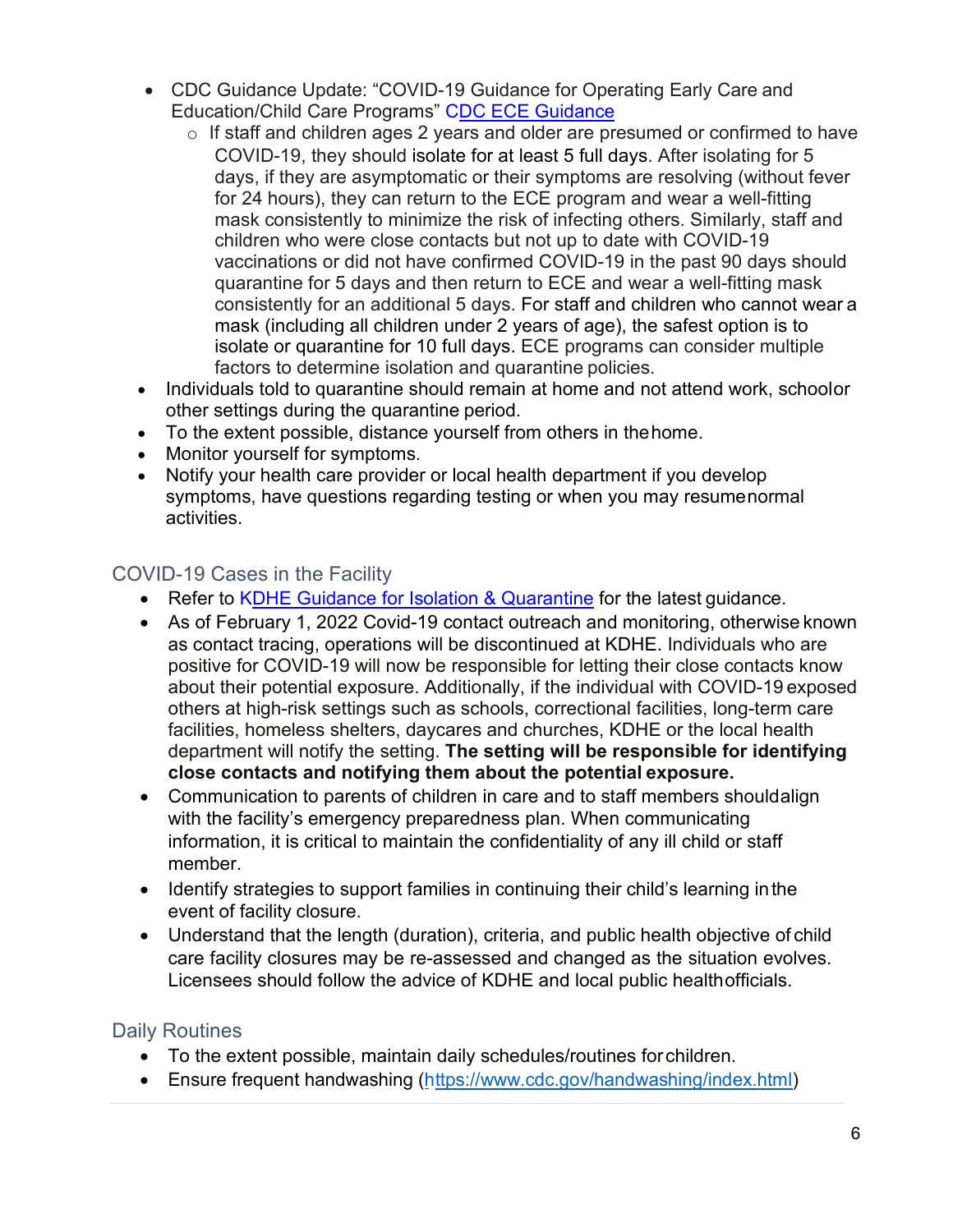and cough etiquette (coughing and sneezing into elbow).

- Meticulously follow diaper changing procedures.
- Care for children in small stable groups. Children should be kept in the same group with the same provider/staff every day. Ideally, this means groups ofthe same 10 or fewer children/staff, if/when possible.
- Facilities enrolling more than one group/unit are advised to maintainseparate rooms for each group/unit. Adults, children, and staff assigned should try to remain in their designated rooms/units (avoid co-mingling or sharing space), including during drop-off/pick-up, indoor/outdoor activities, and mealtimes.
- Avoid over-crowded conditions. Encourage children to spread out during story and circle times.
- Rearrange the room to promote individual play and set up more individualplay activity stations.
- Limit item sharing to those items that can be easily cleaned and disinfected atthe end of the day or more frequently if needed.
- Playdough can't be cleaned or sanitized. Consider individual containerslabeled with names or discontinue use.
- Do not use group sensory or water tables.
- Allow as much room as possible between cribs, cots, and sleep mats. At least six feet is recommended. Place cribs, cots, and sleep mats so that children rest "head to toe" rather than "face to face".
- Get plenty of fresh air. Children of all ages should have an opportunity for daily outdoor play, weather permitting. In good weather, consider moving the majority of indoor learning activities outdoors. Indoor rooms should be well ventilated.To promote air circulation, open windows whenever weather permits or when children are out of the area.
- It is important to comfort crying, sad, and/or anxious young children and they often need to be held. To protect themselves, providers shouldconsider:
	- o Wearing an oversized, button-down, long sleeved shirt. Keep long hairup off the collar in a ponytail.
	- o Washing their hands, neck, and anywhere touched by a child'ssecretions.
	- $\circ$  Changing the child's clothing if secretions are on the child's clothing. The provider should then change their button-down shirt, if there are secretions on it, and wash their hands again.
	- o Placing contaminated clothes in a plastic bag until washing in a washing machine. Providers, like children in care, should have multiple changes of clothing on hand.
- Conversations about a child's day are encouraged to be done by phonewith parents/guardians. Providing daily notes or progress reports are other recommendedways to support information sharing and social distancing.

#### <span id="page-6-0"></span>Cloth Face Coverings/Masks and Face Shields

• "Your COVID-19 Community Level" provides a basic guide for understanding your community risk and use of precautionary measures related to COVID-19.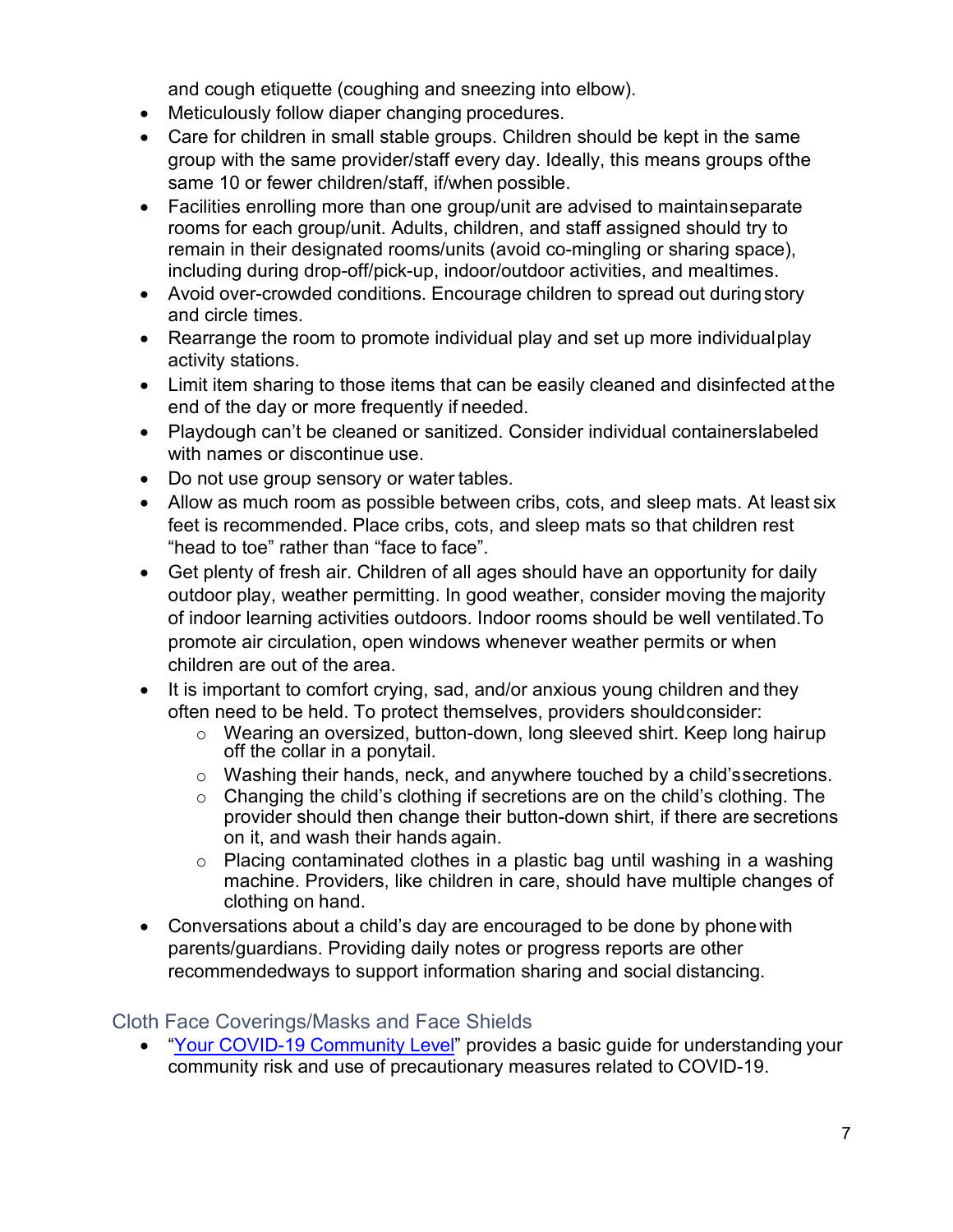- $\circ$  Low (green) Wear a mask based on your personal preference, informed by your personal level of risk
- o Medium (yellow)– If you are at high risk for severe illness, talk to your healthcare provider about whether you need to wear a mask.
- o High (red) Wear a mask indoors in public.
- o At all levels, people can wear a mask based on personal preference, informed by personal level of risk. People with symptoms, a positive test, or exposure to someone with COVID-19 should wear a mask.
- Children ages 2 years and older can wear masks or respirators to protect themselves and others from COVID-19. In particular, attendees/staff who are older or immunocompromised should consider wearing a mask indoors.
- Local health officials and employers can require the use of masks in child care settings.
- For more information on the use and care of masks visit (Updated 2/25/2022): Use a nd Care of Masks masks.html.
- Wearing a mask provides a simple barrier to help prevent respiratory droplets from traveling into the air and onto other people. Without a mask, an individual may unknowingly spread the virus to others while talking, coughing orsneezing.
- When masks are worn, care should be taken to avoid touching the eyes,nose, and mouth when removing and to wash hands immediately afterremoving.
- Masks should be washed if visibly soiled and/or every day of use and before being used again.
- Staff wearing masks should consider the speech and language skills of young children as visual access to caregivers' mouths is critical to infant/toddler speech development. Consider wearing a clear mask, one that covers the nose/mouth, provided it does not cause breathing difficulties or overheat the wearer.
- Be aware that young children may try to touch or remove the mask fromtheir caregiver which could result in contamination.
- Licensees should consult with parents about children routinely wearing masks in care, in accordance with the public health guidance.
- Masks should not be placed on anyone—adult or child—who has trouble breathing, is unconscious, incapacitated, or otherwise unable to remove their mask without assistance.
- Additional recommendations if children wear masks:
	- o Adults should wash their hands or use hand sanitizer before/afterhelping a child put on or adjust a mask.
	- o Children wearing masks should be closely supervised.
	- o Masks should not be worn during meals and naptime.
	- o Masks should not be worn if wet. A wet mask may make it more difficultto breathe.
	- o Masks should be labeled with the child's name or initials to avoid confusion/mixing them up. Masks may also be labeled to indicate top/bottom and front/back.
	- o When not being worn, masks should be stored in a space designated for each child: individually labeled containers or paper bags, lockers or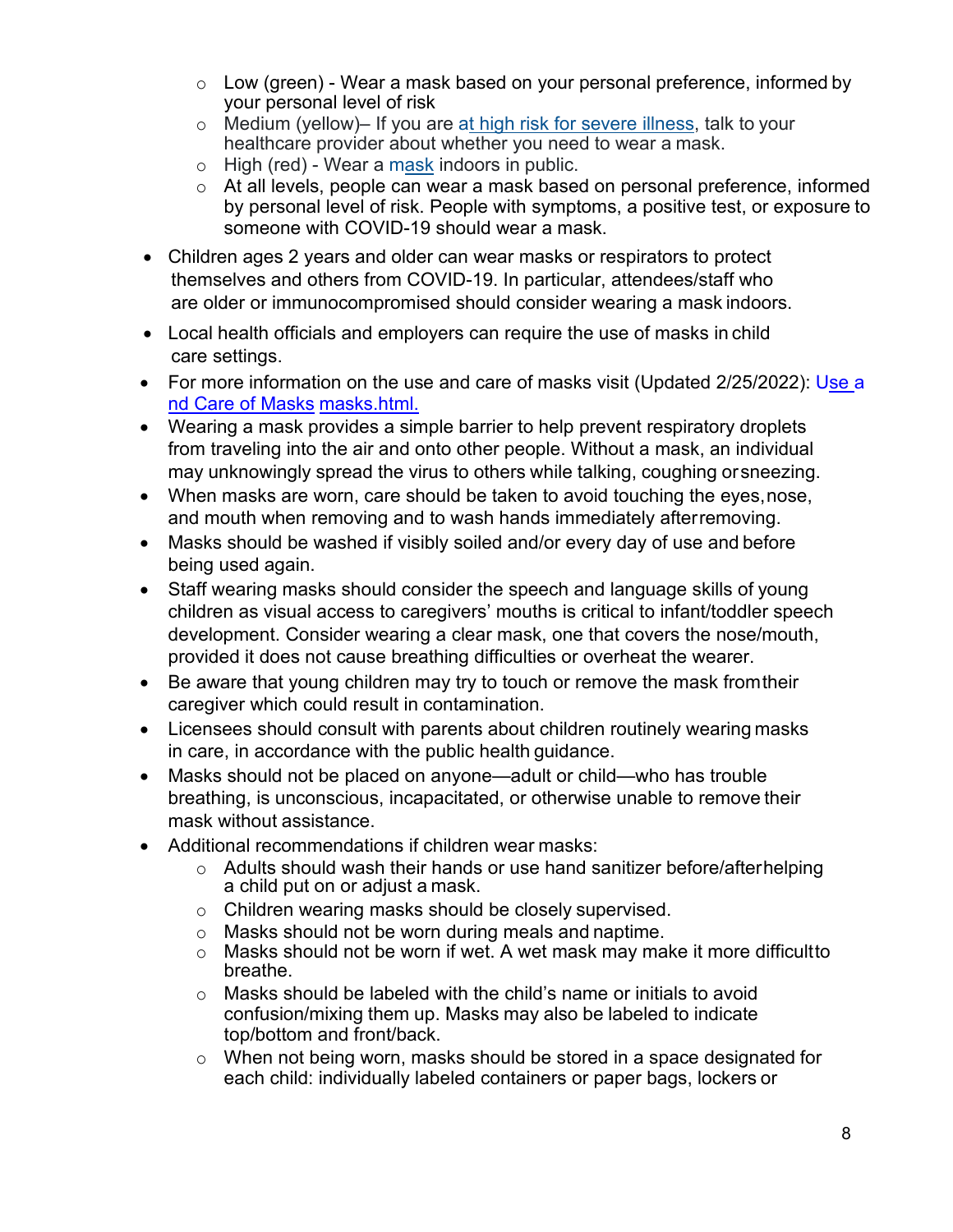cubbies.

- o Masks should be washed if visibly soiled and/or every day of use and before being used again.
- Consider keeping extra masks on-hand for staff, children and visitors or in-case a back-up mask is needed during the day and to facilitate daily washings ofmasks.

Face shields made of a see-through material and covering the entire face are not recommended for normal everyday activities or as a substitute for masks. It isn't known if face shields provide any benefit as a control measure to protect others from the spray of respiratory particles.

# <span id="page-8-0"></span>Cleaning and Disinfecting

- Intensify cleaning and disinfection routines. *Caring for Our Children, National Health and Safety Performance Standards* (https://nrckids.org/CFOC) has nationally recognized standards for cleaning, sanitizing, anddisinfection.
- Clean and disinfect surfaces and objects that are frequently touched, especially toys and games. This includes cleaning objects/surfaces not ordinarily cleaned daily such as doorknobs, light switches, handrails, electronic devices, countertops, nap pads, desks, chairs, cubbies, and playground structures. Depending on the ages and numbers of children in care, this may meancleaning surfaces several times throughout the day.
- Surfaces should be cleaned using detergent/soap and water beforedisinfecting.
- Use the cleaners typically used at your facility. The CDC has detailedinformation at https:/[/www.cdc.gov/coronavirus/2019-ncov/community/clean](http://www.cdc.gov/coronavirus/2019-ncov/community/clean-)disinfect/index.html. A list of EPA registered products is available at https:/[/www.epa.gov/pesticide-registration/list-n-disinfectants-use-against-sars-](http://www.epa.gov/pesticide-registration/list-n-disinfectants-use-against-sars-) c ov-2. When choosing products be sure to read the label and carefully follow directions.
- Cleaning products should not be used near children and staff should ensure that there is adequate ventilation when using products to prevent inhalation of toxic fumes.
- Pay special attention to cleaning and sanitizing toys.
	- o Toys that can't be cleaned and sanitized should not be used.
	- o Set aside toys children have placed in their mouths or otherwise contaminated with bodily fluids until they have been cleaned and sanitized.
	- o Machine washable toys should be used by one child at a time or should not be used at all. These toys should be laundered before being usedby another child.
	- o Children's books, like other paper-based materials such as mail or envelopes, are not considered high-risk for transmission and do not need additional cleaning or disinfection procedures.
- Stock sinks and restrooms with soap and paper towels.
- Place boxes of facial tissues and waste containers for used tissuesthroughout the child care area and in places readily accessible to children andstaff.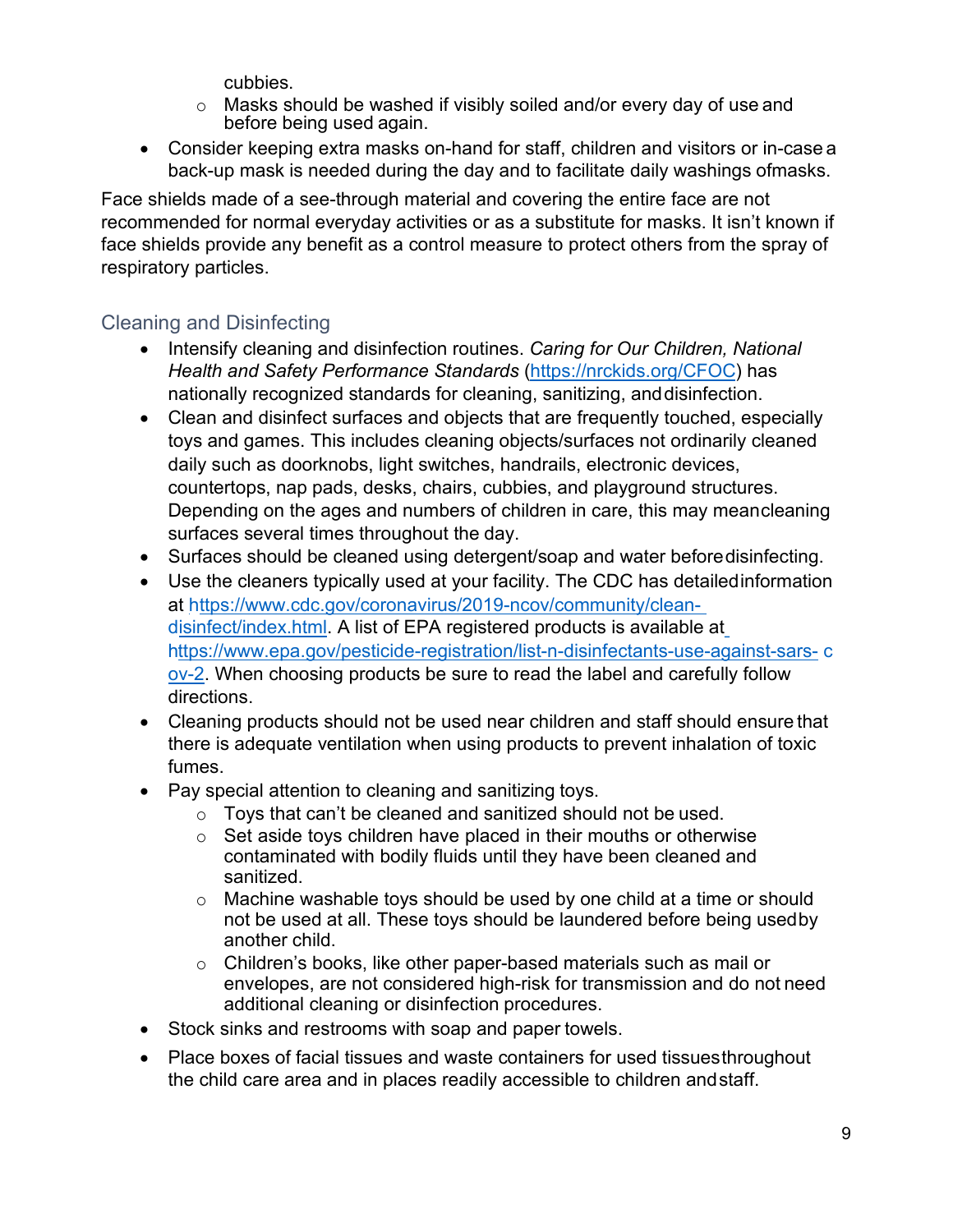#### <span id="page-9-0"></span>Vaccination

People 5 years and older are now eligible for COVID-19 vaccination. The primary source of information about vaccines is the KDHE/KS Vaccine Official Website (kansasvaccine.gov). The website provides information about safety, access/availability, and FAQs. Programs can promote vaccination among staff and families, including pregnant women, by providing information about COVID-19 vaccination, encouraging vaccine trust and confidence, and establishing supportive policies and practices that make getting vaccinated as easy and convenient as possible. Programs can visit vaccines gov to find out where staff and families can get vaccinated against COVID-19 in the community.

Additional resources to help address potential barriers unique to the workforce and recommended policies and practices are available from CDC here: Workplace Vaccination Program.

#### <span id="page-9-1"></span>Ventilation

Improving ventilation is an important COVID-19 prevention strategy that can reduce the number of virus particles in the air. Along with other preventive strategies, bringing fresh outdoor air into a building helps keep virus particles from concentrating inside. For more information about ventilation, refer to the following resources.

- V entilation in Schools and Child Care Programs
- <u>Ventilation FAQs</u>
- Improving Ventilation in Your Home

# <span id="page-9-2"></span>**MORE INFORMATION**

KDHE Resources

- C OVID-19 Resource Center
- COVID-19 Vaccination Information
- COVID-19 Testing Information
- Information Line 1-866-534-3463 (1-866-KDHEINF) Monday Friday 8 am to 5pm

CDC Resources

- COVID-19 (Main Website)
- C OVID-19 Vaccines
- Variants of the Virus
- Schools and Child Care Programs
- **Guidance for Operating Child Care Programs**
- Use of Masks to Slow the Spread
	- o NOTE: Per the CDC guidance, cloth face coverings should not be placed on young children under age 2, anyone who has trouble breathing, or is unconscious, incapacitated or otherwise unable to remove the mask without assistance.
- Public Health Guidance for Potential COVID-19 Exposure Associated with **Travel**
- G uidance for Different Groups of People
- G uidance for Workplaces and Businesses
- Travel Information
- **Prevent Getting Sick**
- Breastfeeding and Caring for Newborns if You Have COVID-19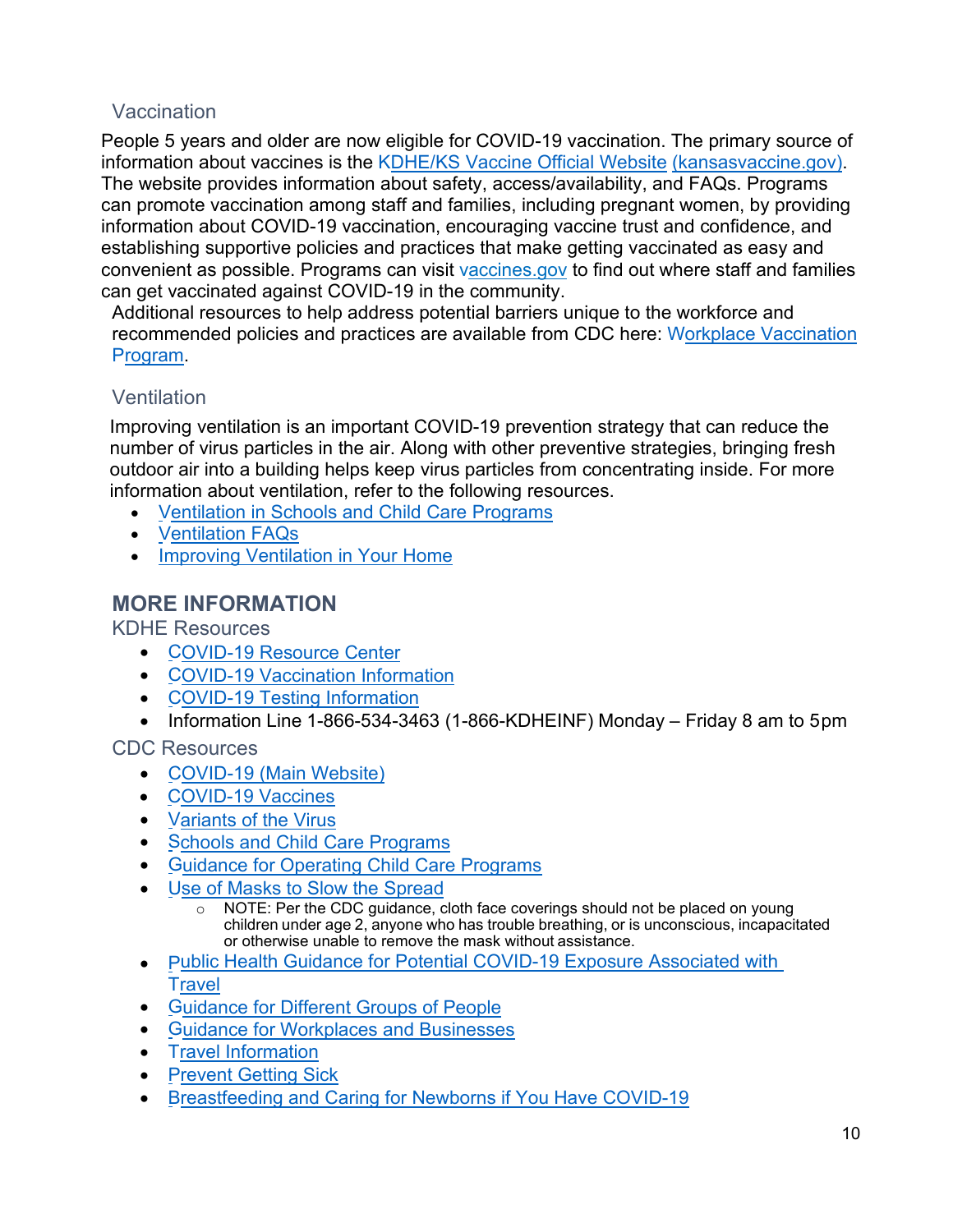- Preventing Misinformation and Rumors About COVID-19
- Reducing Stigma and Promoting Resilience
- FAQs

Other Federal Agency and Partner Resources

American Academy of Pediatrics (AAP)

- H and Washing: A Powerful Antidote to Illness
- Reducing the Spread of Illness in Child Care
- G erm Prevention Strategies
- W hen to Keep Your Child Home from Child Care

National Resource Center for Health & Safety in Child Care and Early Education

• C aring for Our Children: National Health & Safety Performance Standards for **Early Care and Education Programs** 

Child Care Aware of America

• Coronavirus Hub for CCR&Rs and Child Care Providers